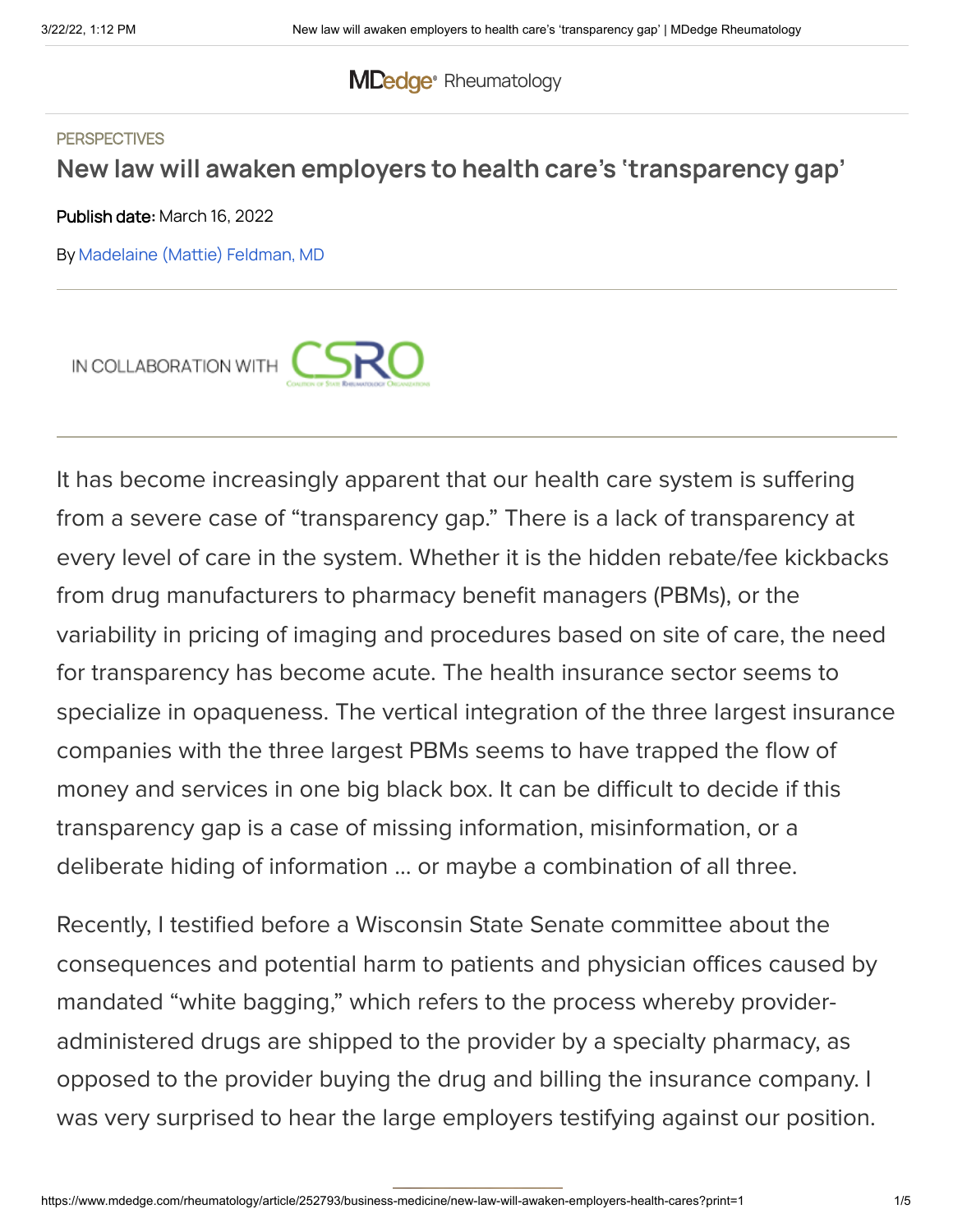## **MDedge**® [Rheumatology](https://cdn.mdedge.com/files/s3fs-public/Feldman_Madelaine_LA_web_0_0.jpg)



Dr. Madelaine Feldman

As I listened to the employer groups, it was clear that their protestations were predominantly focused on hospital billing, where markups on the administered medications can be 500% and upward. It made sense that if a business has a "self-funded" health plan, where the employer pays for the cost of care of the employees, those very high markups on the hospital administered medications would eventually become unsustainable. In addition to paying for the care of employees, employers also pay the health insurance company/PBMs to administer the plan. It is obvious that self-funded businesses are being overwhelmed by all these rising costs. What is not so clear is how much information employers get from their plan administrators on their policies and pricing.

An Employee Benefit Research Institute (ERBI) study <https://www.ebri.org/docs/default-source/ebri-issue-

[brief/ebri\\_ib\\_525\\_siteoftreatment-18feb21.pdf?sfvrsn=fc973a2f\\_8>](https://www.ebri.org/docs/default-source/ebri-issue-brief/ebri_ib_525_siteoftreatment-18feb21.pdf?sfvrsn=fc973a2f_8) examined the difference in prices of health care procedures, labs, and imaging based on site of care. It clearly shows that physicians' offices are the least expensive overall for infusion therapy, even when compared with home infusion in most

# cases.

Here is where the missing information and the white-bagging issue intersect. When insurance administrators tell employers that letting the provider "buy and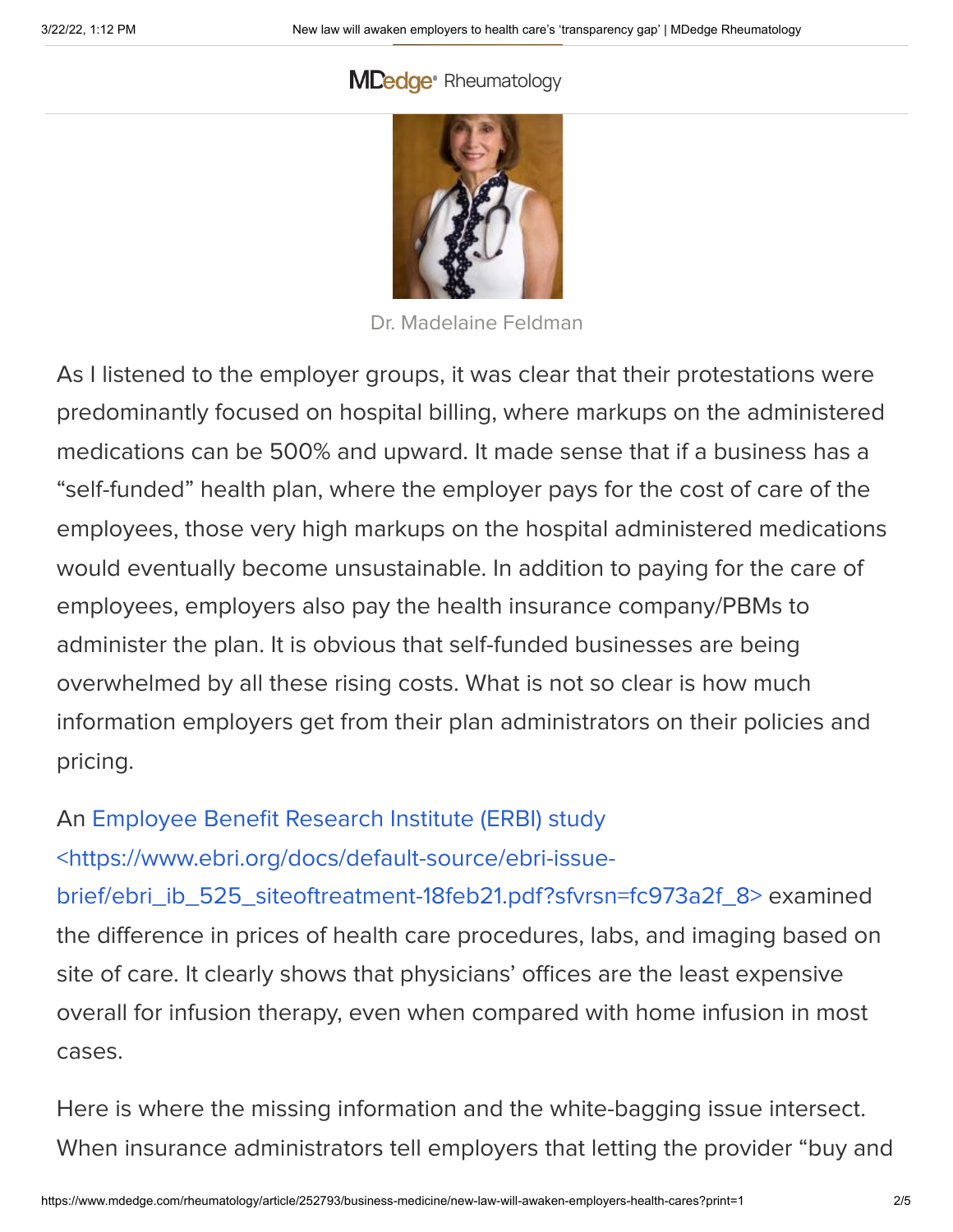### bill" costs an outrageous amount, they fail to tell the employers that physicians' office prices are comparable, or, in some cases, less than what the employer **MDedge** [Rheumatology](https://www.mdedge.com/rheumatology)

would pay with white bagging. In addition, the possible harm to patients and to the physicians' practices are never mentioned to the employer. Here is a list of some of the problems associated with white bagging:

- Delays in patient care when dosages or treatment plans are modified during the patient visit.
- Significant waste of drugs when patients' treatments change or appointments are rescheduled.
- Unnecessary administrative burden for both the patient and physician, including inventory nightmares.

We see the transparency gap again when formularies are created with higherpriced, branded drugs in place of lower-priced generics and alternatives. How can a PBM explain that a formulary that prefers a \$10,000 prostate cancer drug but excludes the \$400 generic of that drug actually saves money? If the employer doesn't know about the generic, no explanation is needed.

When physician offices attempt to override some of these harmful policies, the PBM or insurance company often points the finger at the employer as the culprit responsible for the policy. Often, the employers have no idea of the ramifications of the contracts that they have signed. As health care costs continue to rise, it is important that employers are educated on how they can save money and improve patient care by directly contracting with independent physician practices.

RELATED

Could stopping 'thousand cuts' by insurers and PBMs help [rheumatology's](https://www.mdedge.com/rheumatology/article/250905/business-medicine/could-stopping-thousand-cuts-insurers-and-pbms-help) workforce shortage?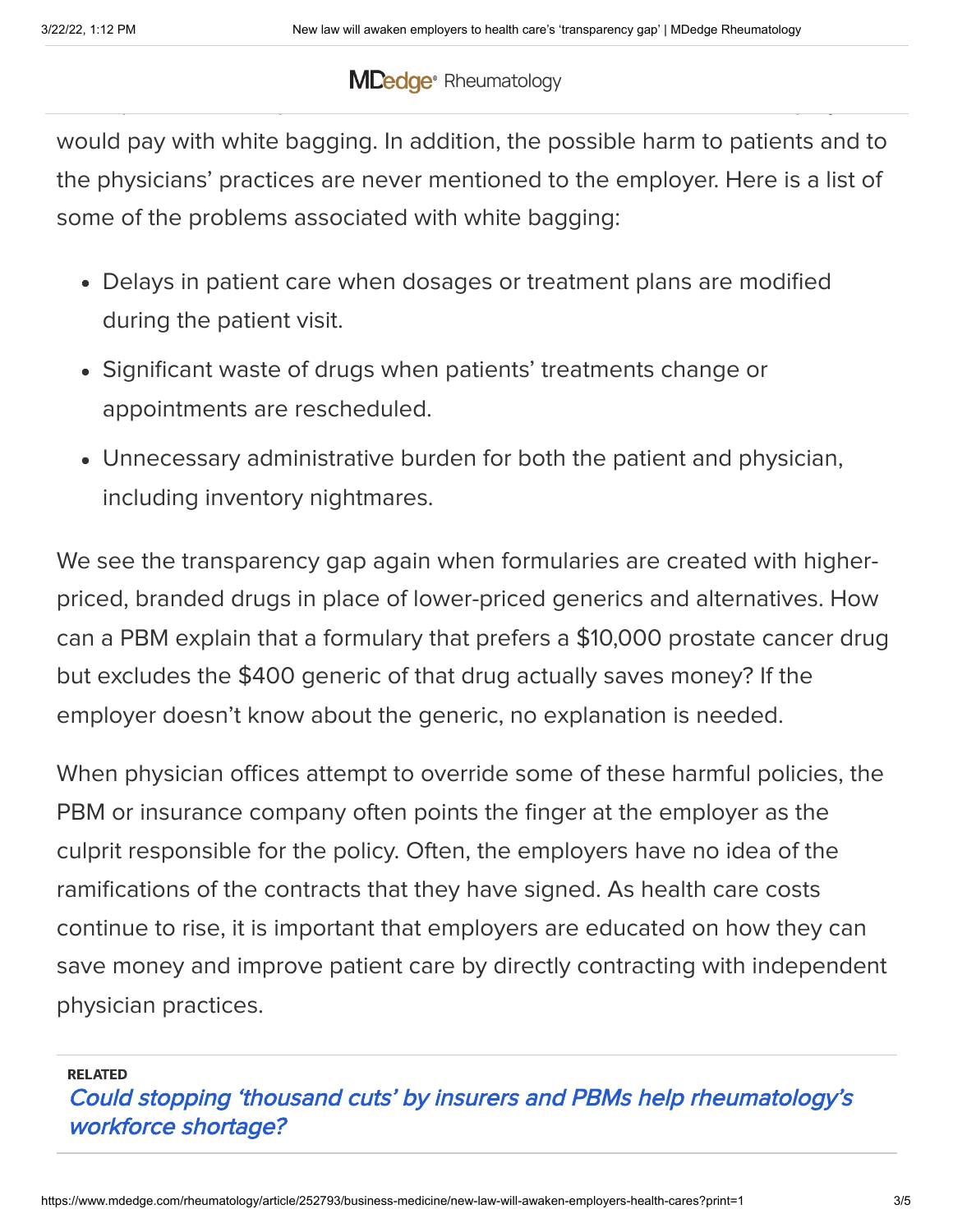### $\blacksquare$  $\frac{1}{\sqrt{2}}$  . The sites of the sites of the sites of the sites of the sites of the sites of the sites of the sites of the sites of the sites of the sites of the sites of the sites of the sites of the sites of the sites o [Rheumatology](https://www.mdedge.com/rheumatology)

## completely-overhaul-company-health-benefits-nobody-is-ready/?

sh=3162964416b6> "seeks to enforce good value from providers and vendors, and forbids hidden contracting terms that disfavor employers and their employees." This year and next, the employers will become responsible for transparency reporting and demonstrating cost effectiveness of therapies for their employees. In theory, this should uncover many of the hidden policies that favor only the health plans and not the patients or their employers. Many employers are unaware of the CAA, and vendors are in no hurry to inform them of it.

Not only will the CAA help to eliminate much of the transparency gap in the system, but it may encourage employers to work directly with independent physicians' offices to provide more cost effective and transparent services for their patients. The Coalition of State Rheumatology Organizations [<https://csro.info/>](https://csro.info/) is working on a framework to enable practicing rheumatologists to do exactly this.

In the meantime, we must continue educating employers on white bagging and other policies that harm both their patients and their "bottom line." This education is just one of the steps needed to rid the health care system of the transparency gap that leads to higher prices and poorer care for all patients.

Dr. Feldman is <sup>a</sup> rheumatologist in private practice with The Rheumatology Group in New Orleans. She is president of the CSRO, past chair of the Alliance for Safe Biologic Medicines, and <sup>a</sup> past member of the American College of Rheumatology insurance subcommittee. You can reach her at [rhnews@mdedge.com](mailto:rhnews%40mdedge.com?subject=).